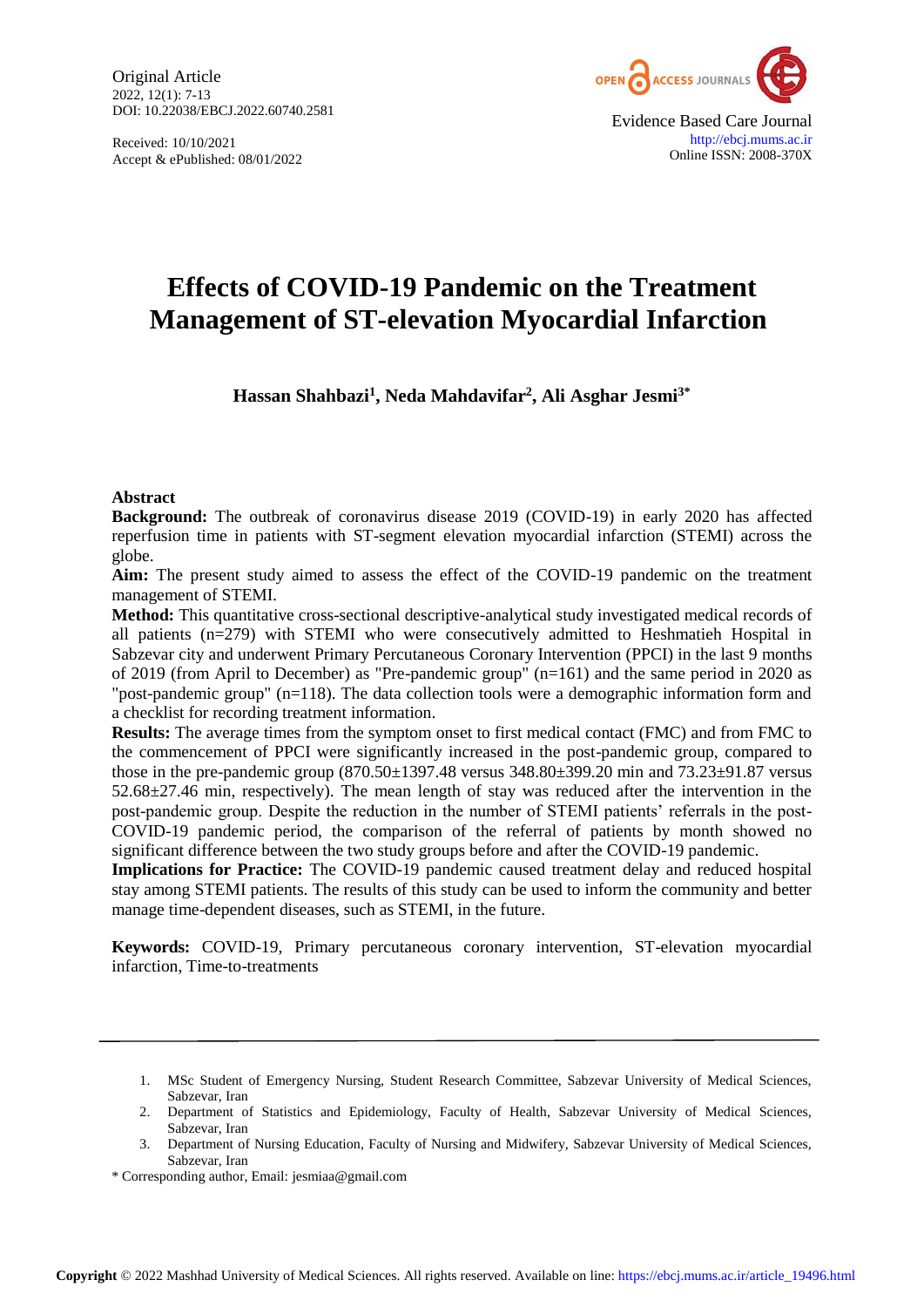### **Introduction**

On December 31, 2019, the cases of unknown pneumonia that initiated to spread in Wuhan, China, were named by the World Health Organization as coronavirus 2019 (COVID-19) [\(1\)](#page-5-0). Iran was later affected by this virus and the first confirmed case of the disease was reported on February 19, 2020 (2). Since this was an unknown disease, the necessity of following health protocols and public quarantine has had a significant impact on the rate of hospital referral and healthcare center visits by patients [\(3\)](#page-5-1).

The prognosis of ST-elevation myocardial infarction (STEMI) is a time-dependent process worsened by increased treatment delay. Therefore, a timely diagnosis and appropriate treatment with percutaneous coronary intervention or thrombolytic have been demonstrated to reduce ischemic time, mortality rate, as well as short-term and long-term complications, in these patients [\(4-6\)](#page-5-2). The COVID-19 pandemic and related limitations can affect ischemic time in patients with STEMI and pose a serious challenge to the treatment of these patients [\(7\)](#page-6-0). Reports from all over the world have pointed to a marked reduction in admission and an increase in treatment times in STEMI patients in this pandemic period.

Moreover, the fear of Covid-19 infection prevents patients from seeking medical care at an appropriate time and they tend to stay indoors. Consequently, delayed or lack of referral to medical centers for receiving medical care worsens their physical condition (patient delay) [\(8\)](#page-6-1). Furthermore, the unavailability of optimal prehospital services and the time required to wear personal protective equipment at each level of care provided by the treatment staff cause a delay in diagnosis to restore coronary blood flow by using primary percutaneous coronary intervention (PPCI) in areas affected by the COVID-19 pandemic (treatment delay) [\(9\)](#page-6-2). The majority of previous studies have reported a reduction in the rate of PPCI and an elevation in treatment time after the COVID-19 pandemic [\(10-](#page-6-3) [12\)](#page-6-3). Since the performance of the treatment team, including nurses, have a significant impact on the prognosis of STEMI patients, raising their awareness of STEMI treatment time management can contribute to more effective treatment of patients. Therefore, the present study aimed to evaluate the effect of the COVID-19 pandemic on the management of STEMI patients admitted to hospitals.

## **Methods**

This cross-sectional study investigated medical records of all patients with STEMI who were consecutively admitted to Heshmatieh Hospital in Sabzevar in Khorasan Razavi province and underwent PPCI in the last nine months of 2019 (from April to December) as "Pre-pandemic group" and the same period in 2020 as "post-pandemic group". The inclusion criterion was all medical records of patients with STEMI diagnosis who underwent PPCI during the study period. On the other hand, all medical records of patients who underwent Fibrinolytics or any other conservative treatment due to late referral for PPCI at the designated time were excluded from the study. In general, a total of 279 medical records were gathered. The pre-pandemic group included 161 cases and the postpandemic group consisted of 118 cases. Data of two groups of medical records were collected and compared.

The data collection tools used in this study were: demographic information form and a checklist for recording treatment information. Demographic information of patients comprised of age, gender, number of children, education level, occupation, place of residence, and marital status. The other patient information which was collected and analyzed included the number of STEMI patients, number of PPCI cases, hospital patient transfer, as well as treatment times, including time between symptoms onset and triage entry, time from triage entry until the physician visit, the time from the physician visit till the PPCI, door-to-balloon time, and t the total time from the onset of symptoms to the intervention in two similar times(before and after COVID-19 pandemic). In addition, the present study assessed the effect of the COVID-19 pandemic on the rate of STEMI patients transfer by medical emergency services to hospitals and the length of hospital stay in patients undergoing PPCI by comparing the two times periods (before and after the COVID-19 pandemic). Moreover, the effects of the number of children, occupation, education level, marital status, and place of residence on pre-hospital delay were assessed.

This study was reviewed and approved by the Research Ethics Committee of Sabzevar University of Medical Sciences. The study data were analyzed in SPSS software (version 25.0). Descriptive statistics (relative frequencies, mean, and standard deviation) were used to determine the average of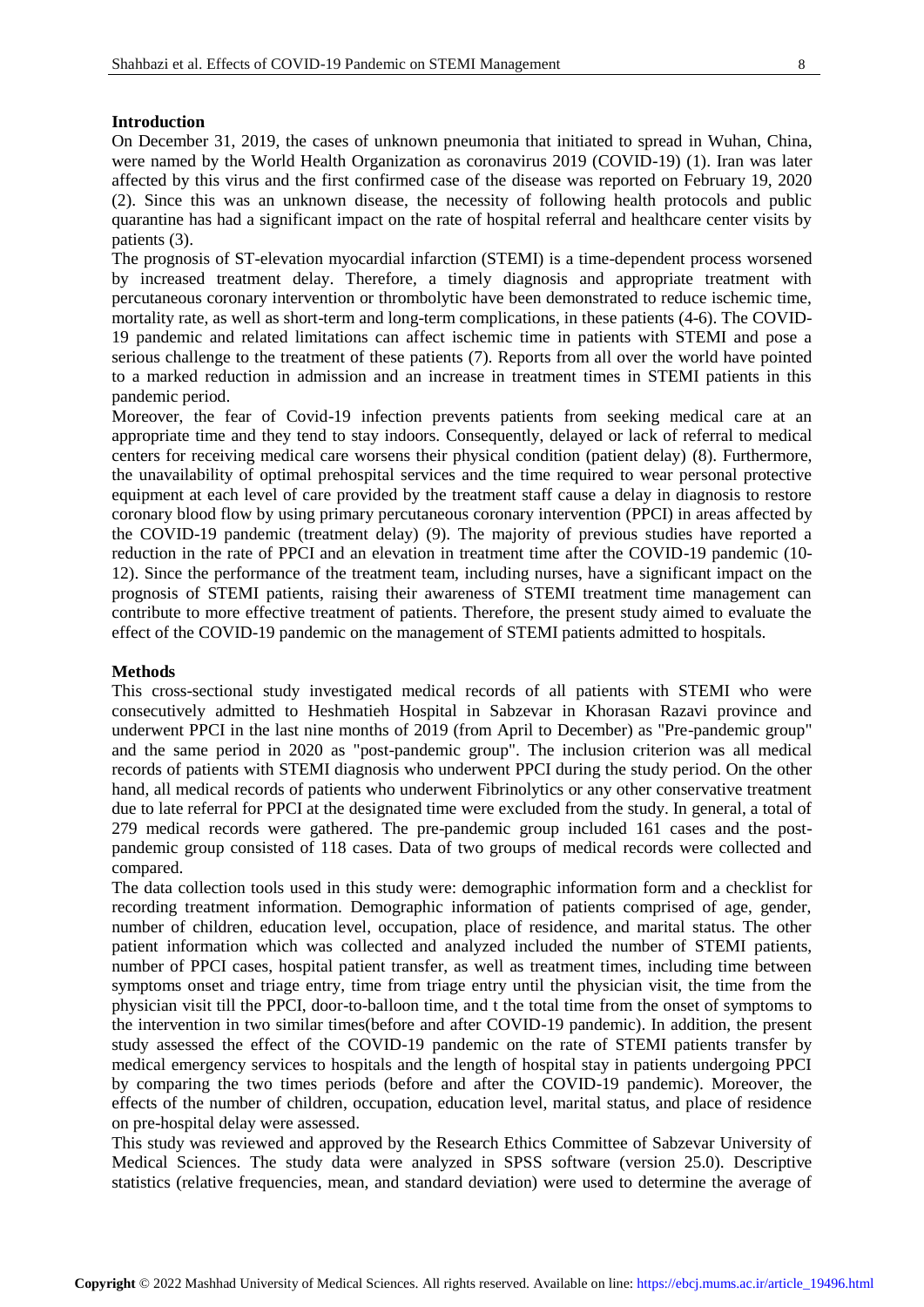each time and the frequency distribution of mortality. Furthermore, for statistical analysis, the independent t-test, ANOVA, and Chi-square were used with a 95% confidence interval.

## **Results**

The mean age scores of the patients in the pre and post-pandemic groups were reported as 59.53±12.26 and 61.41±13.36, respectively. Demographic information, including gender, number of children, education level, place of residence, occupation, and marital status, were consistent in the two groups (Table 1).

**Table 1. Demographic characteristics of study participants before and after COVID-19 pandemic**

|                        |                                                            | Pre-pandemic (161)<br>N(%)                                       | Table 1. Demographic characteristics of study participants before and after COVID-17 pandemic<br>Post-pandemic (118)<br>N(%) | p-value* |
|------------------------|------------------------------------------------------------|------------------------------------------------------------------|------------------------------------------------------------------------------------------------------------------------------|----------|
| Gender                 | Male<br>Female                                             | 115 (71.4%)<br>46 (28.6%)                                        | 77 (65.2%)<br>41 (34.8%)                                                                                                     | 0.271    |
| Number of<br>children  | $0 - 1$<br>$2 - 3$<br>$4 - 5$<br>$6 - 7$<br>7              | $11(7.1\%)$<br>51 (32.7%)<br>50 (32%)<br>32 (20.5%)<br>12 (7.7%) | $6(5.1\%)$<br>28 (23.9%)<br>54 (46.2%)<br>$20(17.1\%)$<br>9(7.7%)                                                            | 0.194    |
| <b>Education</b> level | Illiterate<br>Primary<br>High school<br>Diploma<br>Collage | 70 (43.4%)<br>60 (37.3%)<br>13 (8.1%)<br>$10(6.2\%)$<br>8(5%)    | 54 (45.8%)<br>38 (32.2%)<br>$8(6.8\%)$<br>11 (9.3%)<br>$7(5.9\%)$                                                            | 0.787    |
| Place of<br>residence  | Urban<br>Rural                                             | 117 (72.7%)<br>44 (27.3%)                                        | 74 (62.7%)<br>44 (37.3%)                                                                                                     | 0.331    |
| Occupation             | Freelance worker<br>Housekeeper<br>Retired<br>Employee     | 84 (53.8%)<br>45 (28.9%)<br>21 (13.5%)<br>$6(3.8\%)$             | 48 (41%)<br>41 (35%)<br>21 (18%)<br>7(6%)                                                                                    | 0.203    |
| <b>Marital</b> status  | Single<br>Married<br>Widowed                               | $3(1.9\%)$<br>140 (86.9%)<br>18 (11.2%)                          | 3(2.5%)<br>96 (81.4%)<br>19 (16.1%)                                                                                          | 0.440    |

\*Chi-square test

#### **Table 2. Treatment times of the participants in both pre- and post-pandemic groups**

|                                     | Pre-pandemic<br>$(n=161)$<br>$Means + SD$ | Post-pandemic<br>$(n=118)$<br>$Means \pm SD$ | 95% Confidence<br>Interval | $P-value*$ |
|-------------------------------------|-------------------------------------------|----------------------------------------------|----------------------------|------------|
| Symptom onset to triage entry (min) | $348.80 \pm 399.20$                       | 870.50±1397.48                               | $[-752.14, -295.26]$       | 0.001      |
| Triage entry to ECG (min)           | $3.75 + 2.87$                             | $5.91 \pm 6.11$                              | $[-3.24, -1.08]$           | 0.001      |
| ECG to physician visit (min)        | $19.62 \pm 16.99$                         | $20.56 \pm 17.65$                            | $[-5.06, 3.18]$            | 0.654      |
| Physician visit to PPCI (min)       | $29.32 \pm 20.90$                         | $47.76 \pm 91.47$                            | $[-32.12, -2.77]$          | 0.020      |
| Door-to-balloon (min)               | $52.68 \pm 27.46$                         | $73.23 \pm 91.87$                            | $[-35.63, -5.46]$          | 0.008      |
| Symptoms onset to PPCI (min)        | $401.48 + 400.58$                         | $945.73 \pm 1405.48$                         | $[-773.94, -314.55]$       | 0.001      |
| Length of stay after PPCI (day)     | $4.39 \pm 6.02$                           | $3.22 \pm 1.64$                              | [0.05, 2.28]               | 0.042      |

\*Independent t test min: Minute

As displayed in Table 2, treatment times, from the onset of symptoms until admission to triage, arrival at triage to obtaining an electrocardiogram (ECG), and physician visit to PPCI, were significantly increased in the post-pandemic group, compared to those in the pre-pandemic group, while the time between ECG gathering and physician visit was not significantly different before and after the COVID-19 pandemic. Moreover, overall times, including door-to-balloon time and the time from the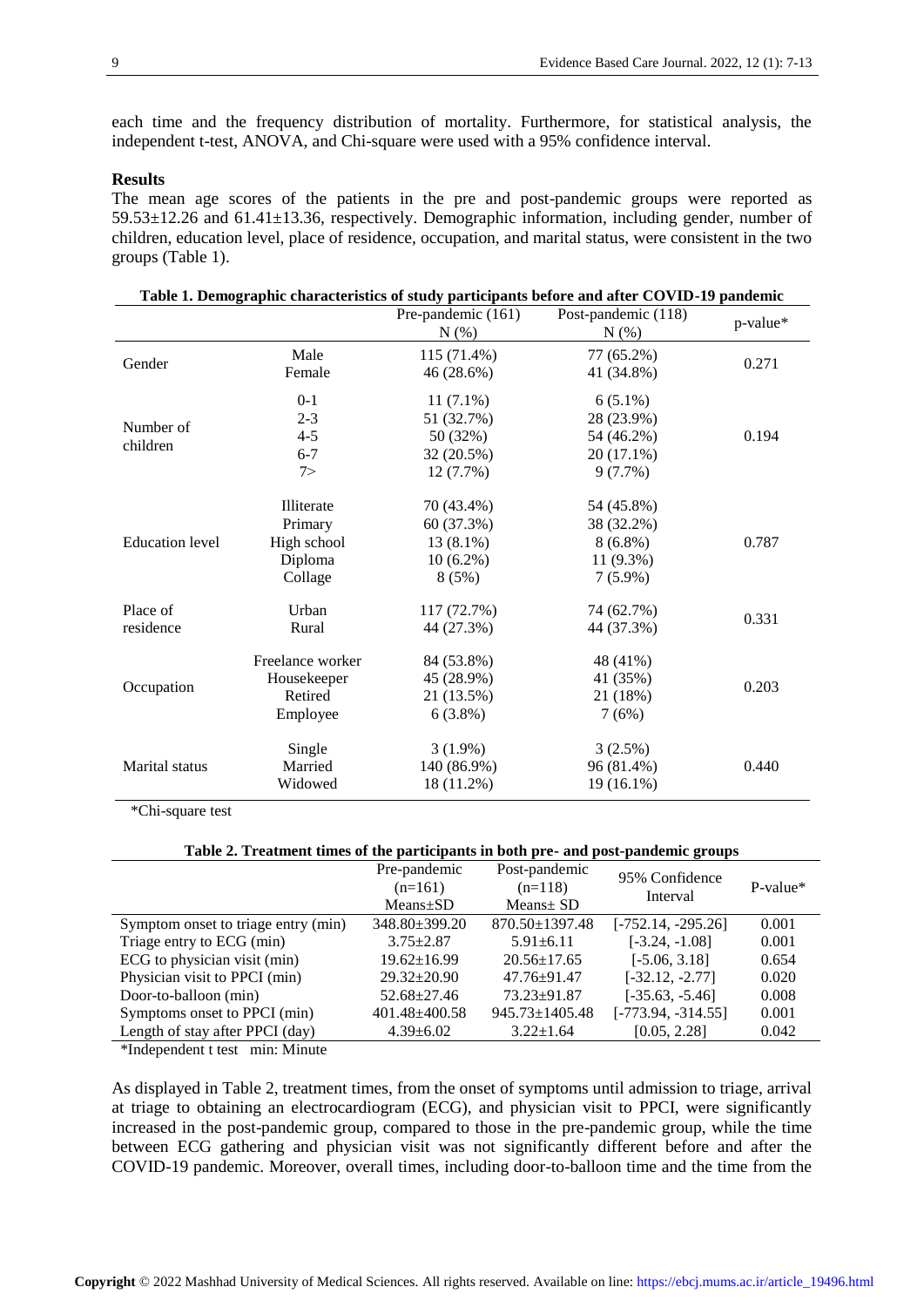onset of symptoms to the PPCI, were significantly longer after the COVID-19 pandemic, as compared to those before the pandemic. In addition, the results of statistical analysis indicated that the mean length of stay after PPCI was significantly reduced in the post-pandemic period, compared to that in the pre-pandemic era(Table 2).

The results of the Chi-square test demonstrated that despite the reduction in the rate of PPCI in 2020, compared to 2019 (118 vs. 161 cases), there was no statistically significant difference in the monthly rate of PPCI between the two periods, before and after the COVID-19 pandemic (P=0.177; Figure 1). Moreover, there was no significant difference in the rates of in-hospital mortality  $(P=0.820)$  and transfer of patients with STEMI by medical emergency services  $(P=0.090)$  between the two periods of pre-and post-pandemic (Table 3).



**Figure 1. Frequency distribution of STEMI patients, before and after COVID-19 pandemic by month**

|                                 |                                                                                                                 | Pre-pandemic<br>$(N=161)$<br>$N(\%)$            | Post-pandemic<br>$(N=118)$<br>$N(\%)$        | P-value* |
|---------------------------------|-----------------------------------------------------------------------------------------------------------------|-------------------------------------------------|----------------------------------------------|----------|
| Hospital<br>patient<br>transfer | Personal vehicle<br>Referral from lower levels of care<br>Emergency medical service<br>Inter-hospital transport | 46(50.5)<br>43 (58.9)<br>53 (58.2)<br>19 (79.2) | 45 (49.5)<br>30(41.1)<br>38(41.8)<br>5(20.8) | 0.090    |
| Patient<br>outcome              | Expired<br>Discharged<br>Accommodated to other centers                                                          | 9(64.3)<br>149 (57.5)<br>3(50)                  | 5(35.7)<br>110(42.5)<br>3(50)                | 0.820    |

|  |  | Table 3. Hospital patient transfer and final outcome in both pre- and post-pandemic groups |  |  |  |
|--|--|--------------------------------------------------------------------------------------------|--|--|--|
|--|--|--------------------------------------------------------------------------------------------|--|--|--|

\*Chi-square test

## **Discussion**

As evidenced by the results of this study, the treatment times were increased in STEMI patients in the post-pandemic group. Moreover, the COVID-19 pandemic was demonstrated to have no effect on patient transfer method and in-hospital mortality among STEMI patients in either pre-or postpandemic period. In addition, the obtained results pointed to a reduction in the mean hospitalization time after PPCI, and no significant difference was observed between the number of MI patients by month in the pre-pandemic period, compared to that in the post-pandemic era.

Furthermore, it was found that the average time from the onset of symptoms to admission to triage, which is referred to as patient-related time, significantly increased in the post-pandemic group, compared to that in the pre-pandemic group. Moreau et al.[\(12\)](#page-6-4) reported a significant elevation in the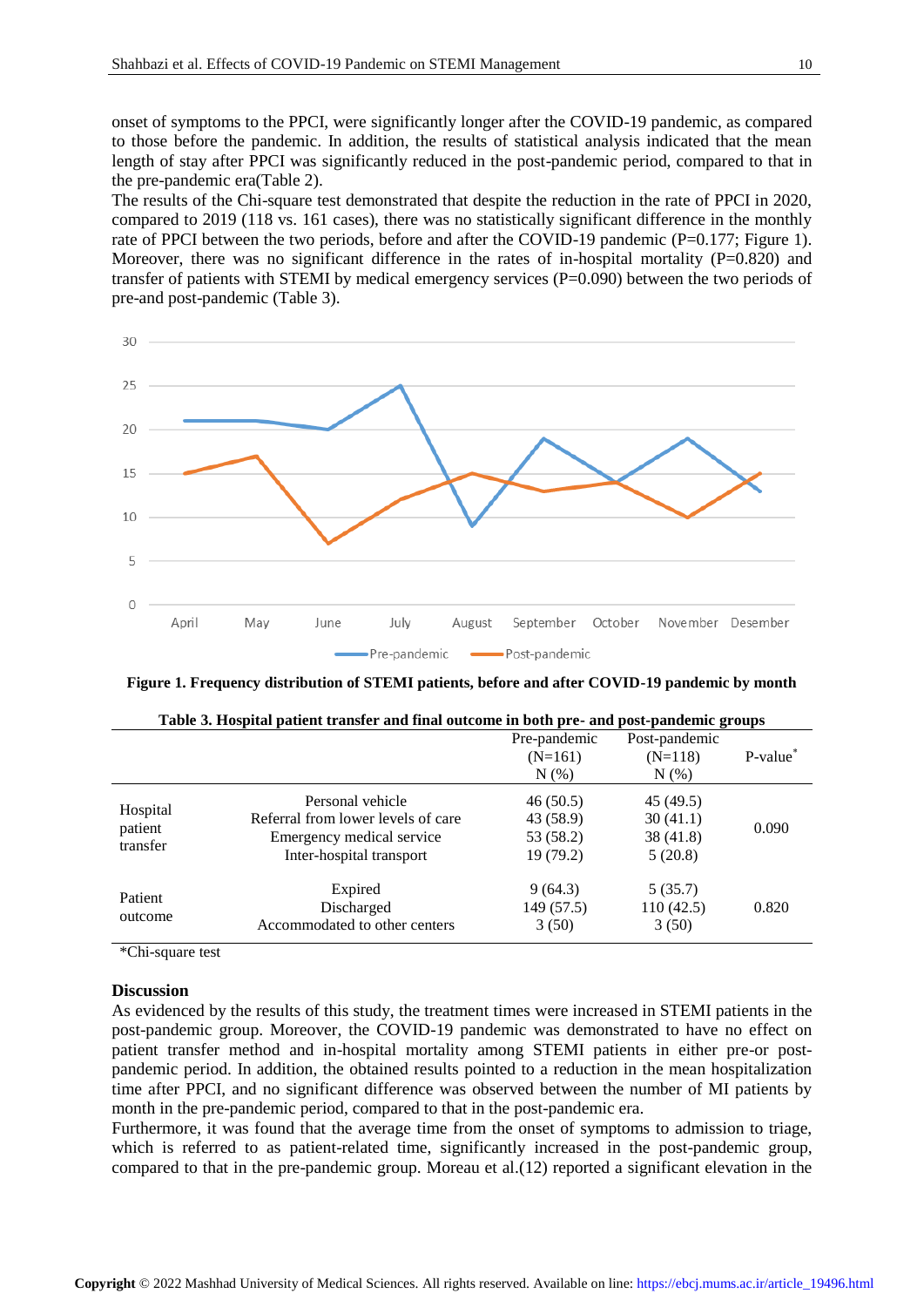time between the onset of symptoms and the first medical contact in the post-COVID-19 pandemic period. Moreover, Rodriguez-Leor et al.[\(13\)](#page-6-5) reported that the COVID-19 pandemic increased ischemic time before hospitalization. In addition, according to a study by Korhan et al.[\(14\)](#page-6-6), the number of patients with time from symptom onset to first medical contact of more than 120 min (SO to FMC> 120 min) has increased during the pandemic of COVID-19. The patient's delay during the COVID-19 pandemic could be ascribed to the fear of coronavirus in the hospital, traffic restrictions announced by the government, or patients' beliefs that fewer hospital visits help the country's health care system to better manage the COVID-19 crisis.

According to the results of the present study, the average door-to-balloon time (including the times between triage entry and obtaining ECG, ECG gathering and the physician visit, and physician visit and the intervention) was significantly increased in the post-pandemic period, compared to that in the pre-pandemic era. Rattka et al.[\(15\)](#page-6-7) reported a significant elevation in door-to-balloon time in the postpandemic period. Nonetheless, Garcia et al. [\(16\)](#page-6-8) reported an increase in the time between the emergency room entrance and the balloon angioplasty in March 2020 and then back to normal in April 2020.

According to the literature, the increase in average door-to-balloon time is due to several reasons, one of which is the time spent by the treatment team to wear personal protective equipment when visiting the patient to prevent possible coronavirus infection transmission. The second reason is the administration of diagnostic tests for some MI patients who have suspected symptoms of COVID-19 to rule out COVID-19 infection. In addition, during the COVID-19 pandemic, patients are also admitted to neurological, poisoning, and internal medicine wards, and this interferes with the results of the study and may be one of the reasons for increased time between the triage entry and undergoing PPCI.

Another important finding of this study was a reduction in the average length of stay after PPCI in the post-pandemic group, as compared to that in the pre-pandemic group. In the same context, Korhan et al. [\(14\)](#page-6-6), reported a reduction in the length of stay of STEMI patients after the COVID-19 pandemic, compared to prior to the pandemic. This reduction in hospitalization time can be attributed to two reasons. Firstly, due to the prevalence of COVID-19 pandemic and the crisis of bed limitation in hospitals and according to the policy of the Ministry of Health and Medical Education for better management and treatment of COVID-19 patients, it is recommended to use reverse triage and discharge the patients who can be treated at home. Secondly, due to the fear of infection transmission, patients may make an attempt to persuade the physician to leave the hospital earlier, and the physician may allow patient discharge in advance.

Although, in general, the number of patients undergoing PPCI after the COVID-19 pandemic had decreased, compared to the post-pandemic period, data analysis revealed no significant difference in the rate of referrals per month before and after the pandemic. Boeddinghaus et al. [\(4\)](#page-5-2) reported a 31% reduction in STEMI patient visits in the first two months after the COVID-19 outbreak, while Xiang et al. [\(10\)](#page-6-3) found a 26% reduction in the mean total number of weekly admission of STEMI patients during the COVID-19 pandemic across China and a 62% reduction in the total number of admitted STEMI patients in Hubei Province, China. This reduction can be ascribed to several factors. Firstly, during the COVID-19 pandemic, patients who were referred to medical centers with atypical symptoms of MI, such as shortness of breath, were suspected of having COVID-19. They should be transferred to an infectious ward, and in some cases, the ECG should not be taken due to the existing bias, reducing the number of documented clients with symptoms of MI. Secondly, due to fear of COVID-19 during the pandemic, patients and their families prefer to use home care services in case of disease symptom manifestation, which increases the demand for nursing and home visits during the post-pandemic period. This increases delayed patient referral and worsens the prognosis for timerelated illnesses, including heart attacks.

According to the results, the rate of in-hospital mortality was not significantly different before and after the COVID-19 pandemic. In a similar vein, Wilson et al. [\(17\)](#page-6-9) reported that despite a numerical increase in STEMI mortality in the hospital, it was not statistically significant. In addition, according to the results of a meta-analysis conducted by Rattka et al., in-hospital mortality was not significantly different between the two groups ( pre-and post-pandemic). Elevated treatment time is demonstrated to worsen the prognosis of patients and increase the mortality, as well as short-term and long-term complications, of MI patients [\(18\)](#page-6-10). In all these studies, including the present research, the follow-up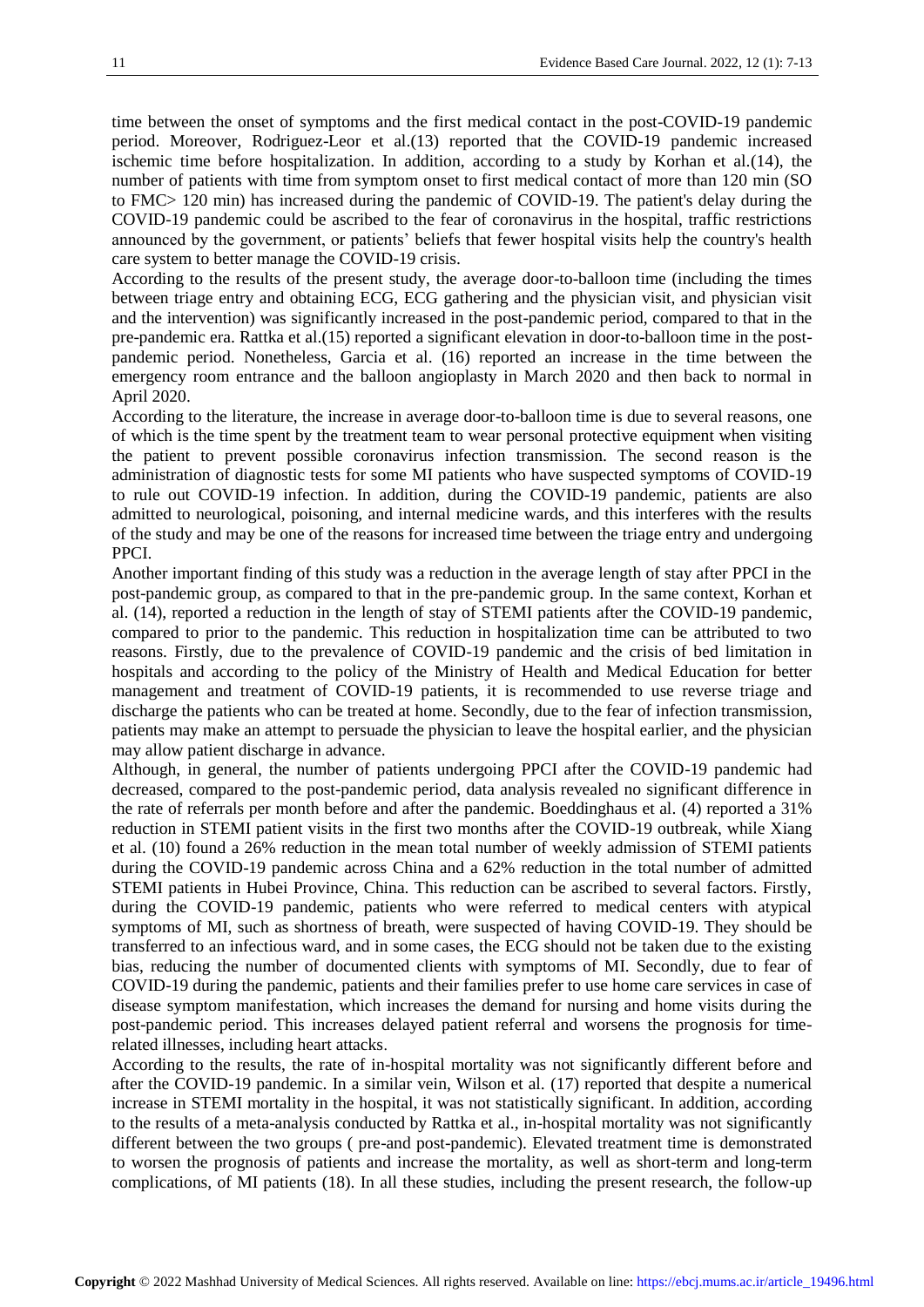of patients was limited to the length of stay, and the outcome of patients has not been monitored for a long period of time after discharge. Therefore, the results of these studies cannot precisely help to evaluate the effect of COVID-19 on mortality and complications of MI.

In contrast to the researcher's initial perception that community fears of contaminated ambulances during the COVID-19 pandemic would reduce emergency medical contact and ambulance transport to the hospital, the results of the present study showed no statistically significant difference in patient transfer method before and after the COVID-19 pandemic. Nevertheless, Korhan et al. [\(14\)](#page-6-6) demonstrated an elevation in patients' transmission by emergency services in the post-pandemic period. Although fear of contaminated ambulances during the COVID-19 pandemic has reduced patients' contact with medical emergency services, it is believed that consistency in the rate of ambulance transport of cardiac patients to hospitals may be due to government-imposed traffic restrictions on public transport, which motivates patients to be transported to medical centers by ambulance. Furthermore, changes in hospital admissions during the pandemic period and the allocation of some hospitals to the COVID-19 response program may make patients more willing to use pre-hospital emergency services to avoid discomfiting and unnecessary referrals. The retrospective nature of this study which results in the lack of accurate monitoring of file records was the most notable limitation of the present study.

## **Implications for practice**

According to the results of this study, the outbreak of the COVID-19 pandemic had a negative effect on the treatment management of STEMI patients and elevated treatment times. It was found that the outbreak of the COVID-19 pandemic has negatively affected treatment times, as well as patient and health system delays. In addition, the COVID-19 pandemic has led to an overall reduction in the number of MI patients requiring PPCI in the COVID-19 pandemic period, as compared to that in the same period before the pandemic. These results can be used to inform the community and better manage time-dependent diseases, such as STEMI, in the future.

#### **Acknowledgments**

This study was reviewed and approved by the Ethics Committee of Sabzevar University of Medical Sciences as a thesis (IR.MEDSAB.RIC.1400.003) and was performed in accordance with the ethical standards laid down in the 1964 Declaration of Helsinki and all subsequent revisions. This study was supported by Heshmatieh Hospital Research Center. In this way, the authors would like to thank all the persons who help us in this study.

## **Conflicts of interest**

The authors declare that they have no conflict of interest.

#### **References**

- <span id="page-5-0"></span>1. Yang J, Zheng Y, Gou X, Pu K, Chen Z, Guo Q, et al. Prevalence of comorbidities and its effects in patients infected with SARS-CoV-2: a systematic review and meta-analysis. Int J Infect Dis. 2020;94:91-5.
- 2. Salimi R, Gomar R, Heshmati B. The COVID-19 outbreak in Iran. J Glob Health. 2020; 10(1):010365.
- <span id="page-5-1"></span>3. De Filippo O, D'Ascenzo F, Angelini F, Bocchino PP, Conrotto F, Saglietto A, et al. Reduced rate of hospital admissions for ACS during Covid-19 outbreak in Northern Italy. New Eng J Med. 2020;383(1):88-9.
- <span id="page-5-2"></span>4. Boeddinghaus J, Nestelberger T, Kaiser C, Twerenbold R, Fahrni G, Bingisser R, et al. Effect of COVID-19 on acute treatment of ST-segment elevation and Non-ST-segment elevation acute coronary syndrome in northwestern Switzerland. Int J Cardiol Heart Vasc. 2021;32(5):100686.
- 5. Scholz KH, Maier SK, Maier LS, Lengenfelder B, Jacobshagen C, Jung J, et al. Impact of treatment delay on mortality in ST-segment elevation myocardial infarction (STEMI) patients presenting with and without haemodynamic instability: results from the German prospective, multicentre FITT-STEMI trial. Euro Hea J. 2018;39(13):1065-74.
- 6. Beigloo RHA, Mohajer S, Eshraghi A, Mazlom SR. Self-administered Medications in Cardiovascular Ward: A study on Patients' Self-efficacy, knowledge and Satisfaction. Evid Based